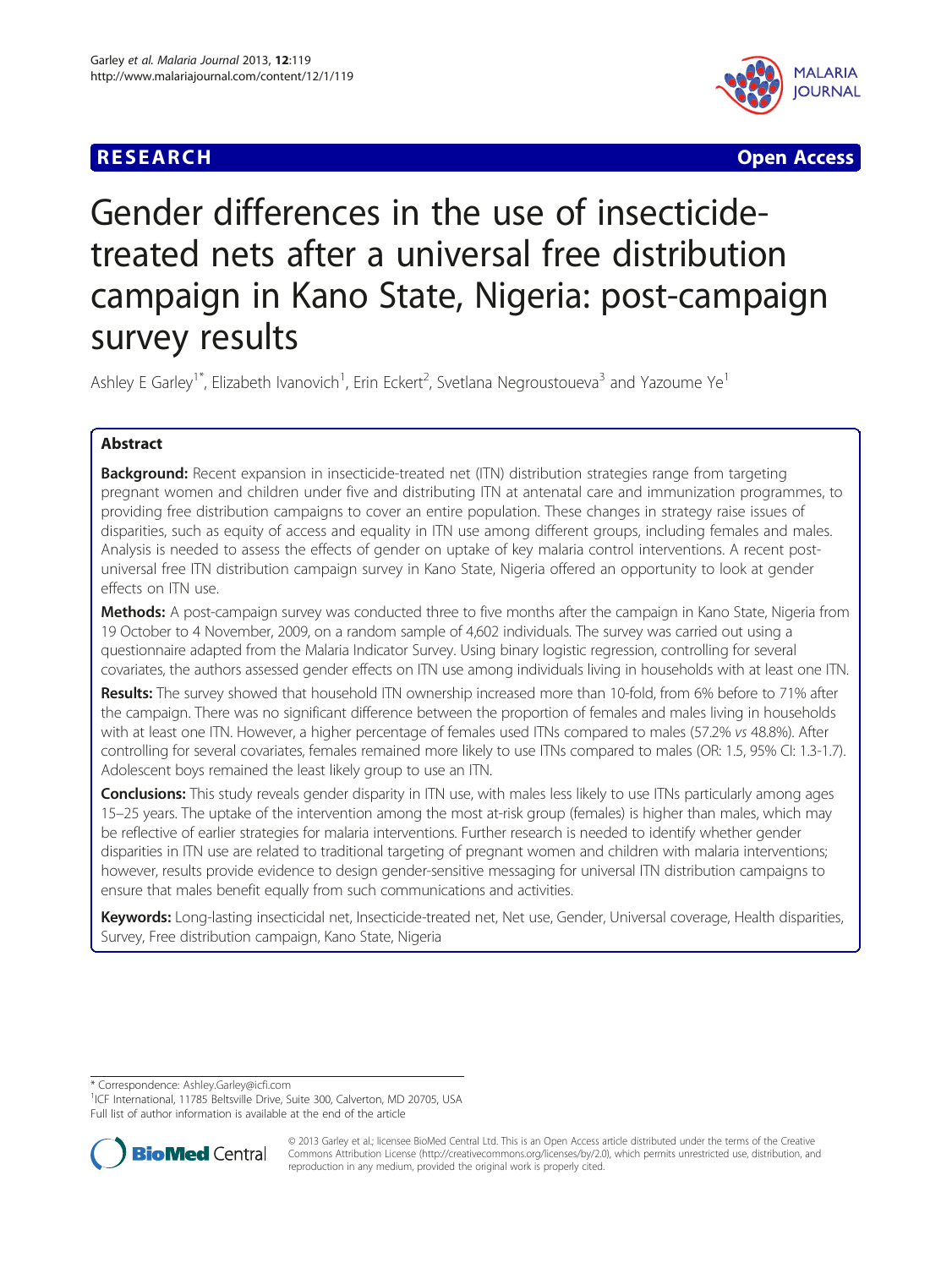## Background

Universal coverage through free insecticide-treated net (ITN) distribution campaigns is the current agreed-upon strategy to improve coverage in ownership of ITNs; however, traditional strategies such as social marketing and free distribution through antenatal care (ANC) and immunization campaigns are still recommended to reach pregnant women and children under five years. This universal coverage strategy has been facilitated by an increase in funding levels during recent years that have led to improved access to ITNs by allowing country programmes to provide the entire population with ITNs instead of limiting nets to high-risk groups [[1\]](#page-6-0). Today, countries are rolling out these campaigns in an effort to achieve universal coverage, which is defined as one net per two household members, by 2015 [[2\]](#page-6-0). Directed to the entire population, particularly in high-transmission settings, free ITN distribution campaigns have the advantage of rapidly achieving high community-level coverage, benefiting all community members rather than just those who own nets [[3\]](#page-6-0). As shown by a number of studies in various settings, this strategy has the potential to achieve equity in ownership of mosquito nets and their use [\[4-7](#page-6-0)]. However, the level of its achievement depends largely on being context specific, i.e. using effective distribution strategies that address specific contextual determinants, such as gender.

Gender roles, norms, cultural practices, and behaviours can strongly influence disease prevention, care seeking, and access to treatment. These influences highlight the importance of addressing gender and other social determinants of health in policies and interventions to achieve gender equal returns from health programmes. Although men and women are both affected by malaria, social and biological factors contribute to the different impact malaria has on each. For instance, socially determined gender norms mean that women most often carry the extra burden of caring for sick family members, so malaria would affect their ability to work and provide care for young children and other members of the family. Women are also more susceptible to developing malaria due to a decreased immunity during pregnancy and an inequitable economic status that often results in delays to access health interventions [[8](#page-6-0)].

On the other hand, men are less likely to use ITNs, which are traditionally distributed to pregnant women and children. In many cultures, men do not use health care routinely, leading to delays in seeking medical care when needed and, subsequently, omission of their cases in medical records. Moreover, in many malaria-endemic areas, certain gender-specific occupations may increase exposure to malaria vectors: men are more vulnerable to contracting malaria through occupational exposure (e.g. working in gold mines or forest logging and working at night) [[9,10\]](#page-6-0). Men with untreated malaria infections are

potential reservoirs for malaria transmission; therefore, it is essential to prevent all cases among both women and men.

Close attention needs to be paid to how inequalities facilitate the spread of disease, affecting the ability of both genders to access health care and other services equitably and in a manner that does not exacerbate gender inequalities that exist in society. Donors, including the Global Fund to Fight AIDS, Tuberculosis and Malaria and the President's Malaria Initiative (PMI), assert that gender inequalities are a strong driver of malaria and that success in reducing malaria-related deaths can only be achieved through gender-sensitive programming [\[10,11](#page-6-0)]. Therefore, as countries strive for universal ITN ownership and use, it is important to assess gender dimensions to better inform programme implementation. However, there is limited evidence on the effects of gender, as a contextual and social determinant, on ITN uptake and its subsequent use, particularly after a free distribution campaign. Using data from the Kano post-campaign survey [[7,12](#page-6-0)], the authors investigated the outcomes of the free mass ITN distribution campaign on ITN uptake and use through a gender lens, using sex-disaggregated data.

#### **Methods**

#### Study population

The post-campaign evaluation survey took place at the end of 2009 in Kano State, in the northwest region of Nigeria, and included 24 local government areas (LGA), which were covered by two independent campaign waves. During Wave 1, which took place in May 2009, the campaign covered 21 LGAs, while Wave 2 (July 2009) covered 23 LGAs.

This study was a cross-sectional household survey with a stratified two-stage cluster sampling design. The strata were the two areas covered in the different campaign waves and each stratum was considered a survey domain. The size of the sample was estimated based on confidence intervals (alpha-error) of 95%, statistical power (1-beta-error) of 80%, and a design effect of 1.75. It was assumed an anticipated nonresponse of 5% and an average household size of 5 people. Children under 5 constituted an estimated 20% of the population, while 3.5% of the female population was currently pregnant.

Stage one included the selection of clusters using systematic sampling with probability proportionate to size (PPS). Stage two included the selection of households by field team mapping small villages, randomly selecting 17 households and using the same household definition used in the distribution campaign, which was "a wife with her direct dependents". A compound was divided into several households depending on the number of wives and the husband was assigned to the first wife's household. Larger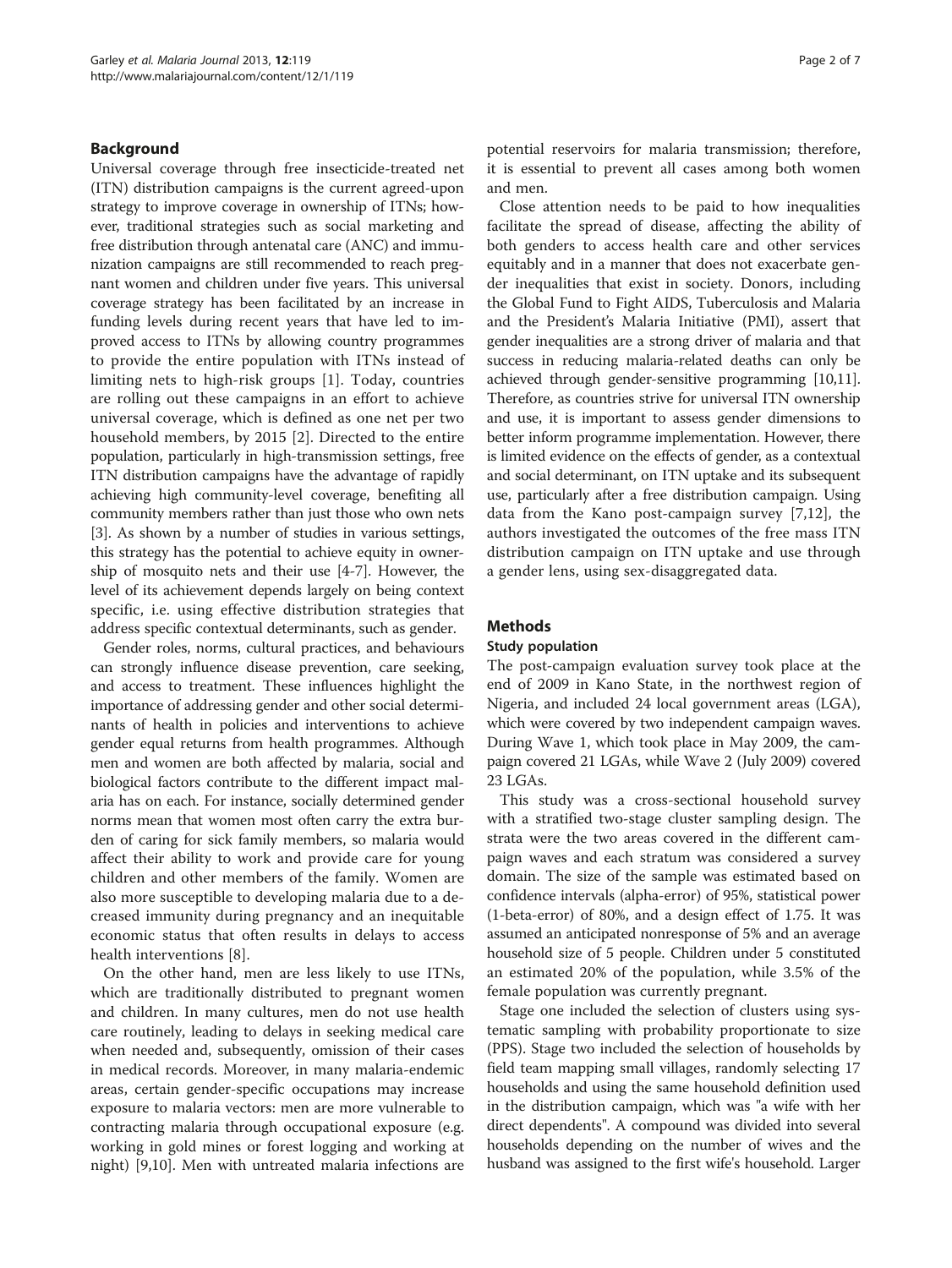communities (more than 120 compounds) used the equal size section-approach.

Clusters were defined as urban or rural, based on their categorization in the 2006 census, not their urban/rural stratification. A sample of 30 clusters, with an estimated 17 households per stratum, resulted in a total sample of 1,020 households in the campaign area, including 4,602 individuals. Data collection took place from 19 October to 4 November, 2009 and involved a questionnaire adapted from the Malaria Indicator Survey [\[13](#page-6-0)]. The ITN was first identified before asking a standard question ('Was this net slept under by any person last night?') to the respondent for determining ITN use in the household. Further details on the survey methodology are presented elsewhere [\[7\]](#page-6-0).

## Analysis

The total sample included 4,602 participants; however, only individuals (3,056) living in households with at least one ITN and sleeping in the households the night before the survey visit (de facto population) were included in the analysis. It should be noted that in Wave 1, the official definition of household used was from the 2008 NDHS. This definition stated that a household was "a person or a group of persons, related or unrelated, who live together and share common cooking and eating arrangements". However, during the Wave 2 campaign, each wife, with her direct dependents, was defined as a household in polygamous households. For the purpose of this analysis, the authors used the NDHS' definition of household and adapted the data from Wave 2.

The determination of net ownership consisted of computing two key malaria indicators: (a) the percentage of individuals living in households with at least one ITN and (b) the percentage of individuals using an ITN in households with at least one ITN, by sex and background characteristics.

Binary response logistic regression was used to assess the effect of sex on ITN use among individuals living in households with at least one ITN. The model controlled for covariates reported by other studies to be associated with net use, including household wealth quintiles, campaign waves (Wave 1– May 2009 and Wave 2 – July 2009), age of individual, place of residence, education of the head of household, polygamous households, and ratio of ITNs to household members. The campaign wave covariate was chosen to determine whether messages from campaign waves varied by gender and affected ITN use. Age was selected since different age groups have dissimilar needs for or beliefs about using ITNs. Place of residence was chosen to see if the universal campaign messages were accessible in both rural and urban areas. Since northern Nigeria is comprised of a predominantly traditional, conservative population where the head of the household is often the decision-maker, the education level of the head

of household was considered. The polygamous household variable was also measured since the ITN distribution strategy during the campaign considered every wife as a household unit; however, in the analysis, the official definition of a household was used in order to be comparable to those used as demographic health survey indicators. Finally, previous studies have shown that more nets in a household lead to better net usage, thus analysing the ratio of ITNs to household members was essential. The statistical significance was tested at the 95% level.

## Results

#### Population characteristics

The study sample included 4,602 individuals, 51% of which were female and 49% of which were male; the majority of respondents were between 15 and 49 years old. Sixty-six percent of those surveyed lived in rural areas with an even distribution of females and males. The majority of the study sample (65%) reported having no formal education, while 19% completed primary level and 16% completed secondary level.

#### Household ownership of ITNs

Of the 4,602 individuals surveyed in the post-campaign survey, 66% lived in households that owned at least one ITN, with no difference in ownership between females (67%) and males (66%). Wave 2 (July 2009) revealed better results than Wave 1 (May 2009), overall. There was no difference by sex in the proportion of individuals living in households that owned at least one ITN in either rural or urban areas. Individuals belonging to households in the second and fourth wealth quintiles were the most likely to own at least one ITN (71% and 70%, respectively), followed by the middle (68%) and lowest (64%) quintiles. The highest wealth quintile had the lowest (61%) ITN ownership (Table [1\)](#page-3-0).

#### ITN use

Overall, ITN use among individuals living in households with at least one ITN was 53%; however, there was a significant difference in use between females and males (57% vs 53%, p<0000.1). Consistently, females reported significantly higher ITN use than males in Wave 1 (52% *vs* 46%, p=0.017) and Wave 2 (62% *vs* 51%, p<0.0001). Similar patterns showing high female ITN use were observed by place of residence with higher ITN use among females compared to males in both urban (56% vs 44% p<0.0001) and rural (58% vs 52%, p=0.004) environments. Furthermore, females had significantly higher use of ITNs compared to males when analysed by wealth quintiles, particularly in the lowest (57% vs 46%, p=0.012) and fourth (58%  $\nu s$  46%, p=0.003) quintiles. When the ratio of one ITN per two persons in a household was met, net use was equally high among women and men. In contrast,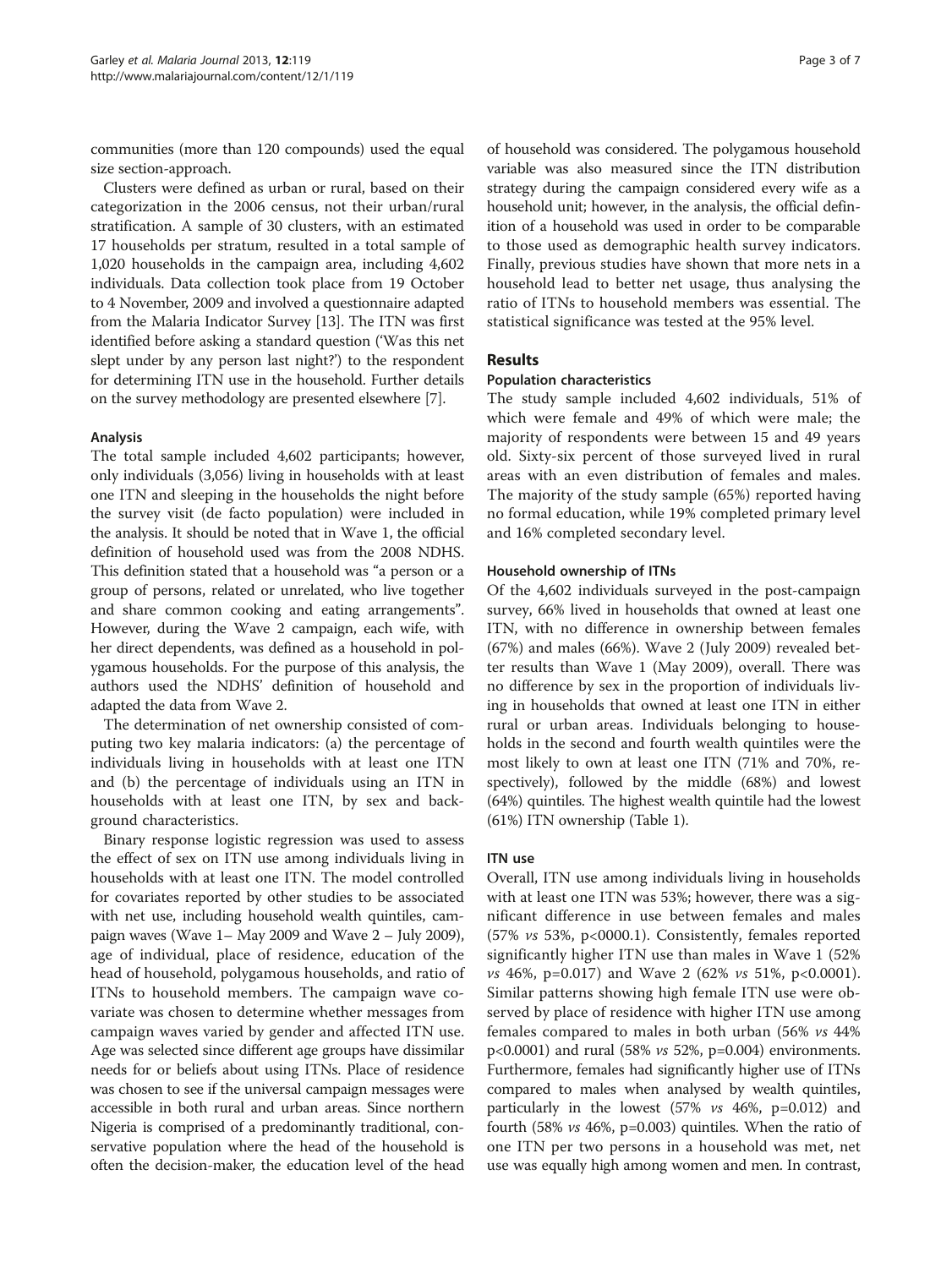| <b>Background characteristics</b> | Female     |       | Male       |       | Total              |            |
|-----------------------------------|------------|-------|------------|-------|--------------------|------------|
|                                   | Percentage | N     | Percentage | n     | Percentage<br>66.4 | N<br>4,602 |
| <b>Total</b>                      | 66.7       | 2,342 | 66.1       | 2,260 |                    |            |
| Campaign waves                    |            |       |            |       |                    |            |
| Wave 1                            | 63.8       | 1,169 | 63.3       | 1,175 | 63.6               | 2,344      |
| Wave 2                            | 69.6       | 1,173 | 69.1       | 1,085 | 69.4               | 2,258      |
| Place of residence                |            |       |            |       |                    |            |
| Urban                             | 69.5       | 791   | 68.5       | 774   | 69.0               | 1,565      |
| Rural                             | 65.3       | 1,551 | 64.9       | 1,486 | 65.1               | 3,037      |
| <b>Wealth quintiles</b>           |            |       |            |       |                    |            |
| Lowest                            | 62.3       | 453   | 65.7       | 364   | 64.0               | 817        |
| Second                            | 70.0       | 466   | 71.4       | 398   | 70.7               | 864        |
| Middle                            | 69.3       | 452   | 66.2       | 494   | 67.7               | 946        |
| Fourth                            | 70.6       | 472   | 69.0       | 464   | 69.8               | 936        |
| Highest                           | 61.7       | 499   | 60.0       | 540   | 60.9               | 1,039      |

<span id="page-3-0"></span>

|  |  |  |  | Table 1 Percentage of individuals living in households with ITNs, by gender and background characteristics |
|--|--|--|--|------------------------------------------------------------------------------------------------------------|
|--|--|--|--|------------------------------------------------------------------------------------------------------------|

when the ratio was not met, females used nets more than the males (53%  $vs$  48%, p<0.001). Age was also associated with ITN use. Among individuals below 15 years, the use of ITN was similar among females and males; however, at the age of 15 years and above, use of ITN was higher among females compared to males (Table 2).

#### Sex as a predictor for ITN use

The results of the logistic regression show that females are more likely to use ITNs compared to males after controlling for a number of potential confounders, including: household wealth quintiles, campaign wave, age, place of residence, education of the head of household,

## Table 2 ITN use among individuals with access to ITNs, by gender and background characteristics

| <b>Background characteristics</b> | Female     |       | Male       |              | <b>Total</b> |       |          |
|-----------------------------------|------------|-------|------------|--------------|--------------|-------|----------|
|                                   | Percentage | n     | Percentage | $\mathsf{n}$ | Percentage   | n     | P value* |
| <b>Total</b>                      | 57.2       | 1,562 | 48.8       | 1,494        | 53.1         | 3,056 | < 0.001  |
| Campaign waves                    |            |       |            |              |              |       |          |
| Wave 1                            | 52.4       | 391   | 46.2       | 344          | 49.3         | 1,490 | 0.017    |
| Wave 2                            | 61.5       | 502   | 51.3       | 385          | 56.6         | 1,566 | < 0.001  |
| Place of residence                |            |       |            |              |              |       |          |
| Urban                             | 55.6       | 306   | 43.8       | 232          | 49.8         | 1,080 | < 0.001  |
| Rural                             | 58.0       | 587   | 51.6       | 497          | 54.9         | 1,084 | 0.004    |
| <b>Wealth quintiles</b>           |            |       |            |              |              |       |          |
| Lowest                            | 57.4       | 162   | 46.4       | 111          | 52.4         | 521   | 0.012    |
| Second                            | 53.1       | 173   | 47.2       | 134          | 50.3         | 610   | 0.147    |
| Middle                            | 59.7       | 187   | 52.6       | 172          | 56.1         | 640   | 0.069    |
| Fourth                            | 58.0       | 193   | 46.3       | 148          | 52.2         | 653   | 0.003    |
| Highest                           | 57.8       | 178   | 50.6       | 164          | 54.1         | 632   | 0.070    |
| Ratio of 1 ITN/2 persons met      |            |       |            |              |              |       |          |
| Yes                               | 67.8       | 299   | 70.9       | 246          | 69.2         | 788   | 0.351    |
| No                                | 53.0       | 594   | 42.1       | 483          | 47.5         | 2268  | < 0.001  |
| Age                               |            |       |            |              |              |       |          |
| Under 5 years                     | 62.4       | 303   | 61.9       | 336          | 62.1         | 639   | 0.902    |
| 5-15 years                        | 49.0       | 498   | 48.0       | 473          | 48.5         | 971   | 0.754    |
| 15-25 years                       | 58.1       | 270   | 23.4       | 197          | 43.5         | 467   | < 0.001  |
| 25 years and older                | 61.7       | 491   | 50.8       | 488          | 56.3         | 979   | 0.001    |

Bold =Significance assessed at 5% - comparing females and males.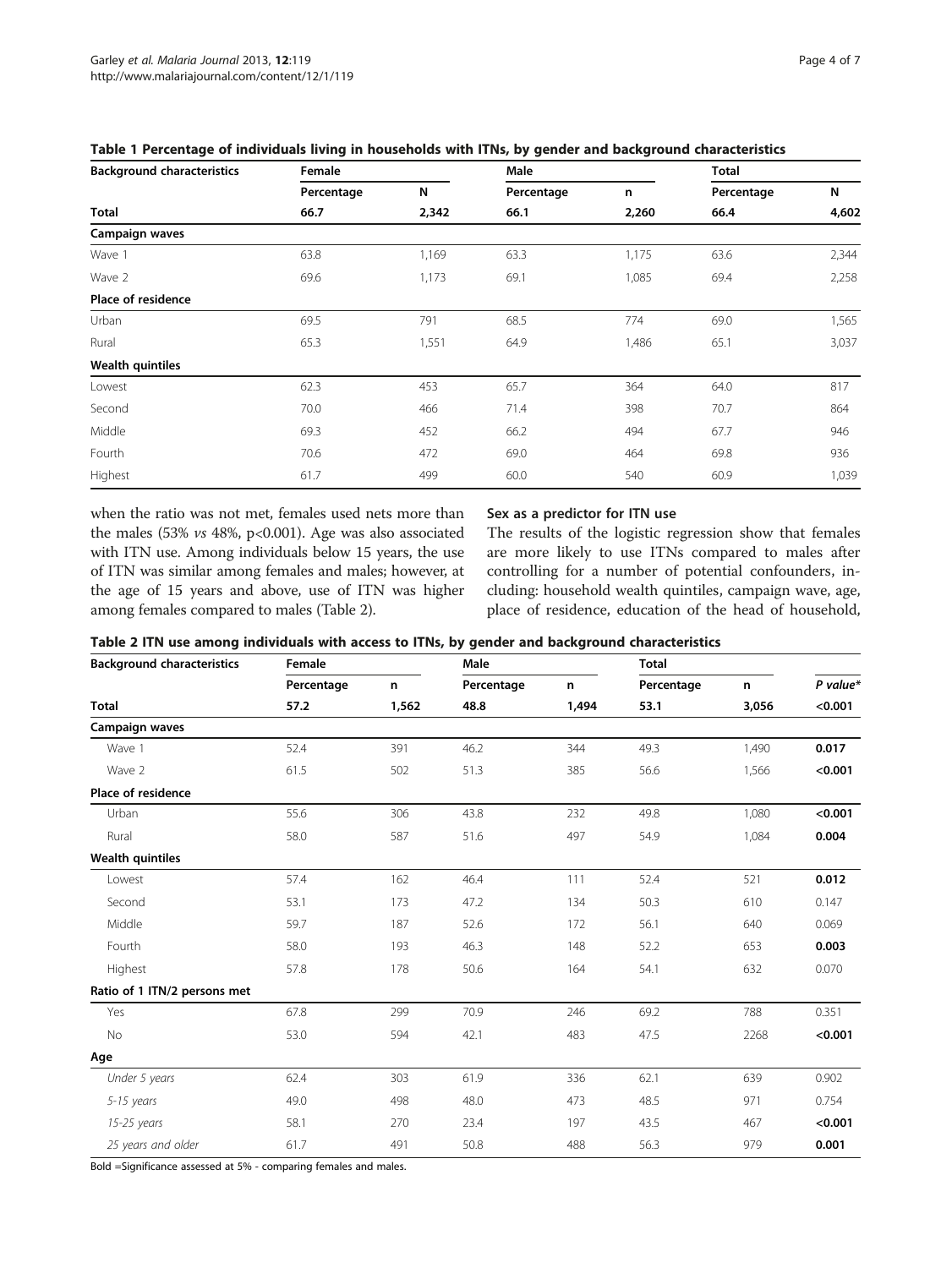polygamous status, and ratio of ITNs to household members (OR: 1.5, 95% CI: 1.3-1.7).

Among the covariates included in the model, the following were significantly associated with ITN use: campaign wave, age, education and ratio of ITNs to household members. After Wave 2 (July 2009), individuals were more likely to use ITNs compared to Wave  $1 - May$ 2009 (OR: 1.4, 95% CI: 1.2-1.6). Age shows a significant effect on ITN use. Children under five years had higher odds of using an ITN compared to individuals aged 25 years or older (OR 1.4, 95% CI 1.2-1.6). Individuals aged 15– 25 years were significantly less likely to use an ITN compared to individuals aged 25 years or older (OR: 0.6, 95% CI: 0.5-0.7). Education level of the head of household was associated with ITN use: in households with a head that had no formal education, ITN use was lower. The number of ITNs in the household was a strong predictor of ITN use; individuals living in households with at least one ITN for every two members were 2.5 times more likely to use an ITN compared to individuals living in households with less than one ITN for every two members. Such background characteristics as household wealth, place of residence, and polygamous households were not associated with ITN use (Table [3\)](#page-5-0).

## **Discussion**

Using data on ITN use from the Kano State free longlasting insecticidal net (LLIN) distribution post-campaign survey, the authors assessed the differences in ITN use by sex and other background characteristics, through a gender lens. The findings show that among all the individuals who lived in households with at least one ITN, females were more likely to use ITNs compared to males after controlling for several potential confounders. Although the campaign was not specifically designed to ensure equal access to ITNs or equal use between females and males, the concept of universal coverage implicitly attempts to promote equitable access to ITNs by all the different population groups. These findings call for a qualitative study to answer why males, in particular, are not accessing and using ITNs at similar levels, but, nonetheless, these results already deserve some attention to inform future campaigns as they attempt to reach universal coverage.

One possible reason for higher uptake of ITN among females over males is that pregnant women and children under five are considered the most vulnerable to malaria, influencing the nature of messages about mosquito net usage [[8-10,14](#page-6-0)]. Billboard images, radio advertisements and television commercials often portray women and young children using nets, but, in general, media do not include men. It is possible that the universal campaign that was evaluated concentrated more on distributing LLINs than on providing messages about the importance of ITN use for everyone. A more in-depth analysis

of messages from targeted campaigns versus mass campaigns would help to determine whether the messages being disseminated are gender neutral and whether they are accepted as such. It is essential that behaviour change messages take into account gender roles and norms and are consistent with common local practices.

The information above is also consistent with the findings related to the ratio of ITNs to the number of household members. If the overall use of ITNs is higher when this ratio is higher, then the converse should hold true: having fewer ITNs, and taking into account the traditional messaging on ITN use by women and children under five, men give priority to females when there are not enough ITNs in a household. This would be a rational decision because women often sleep under the same net with children under five, who are the most vulnerable. This explanation contradicts some suggestions that give the decision-making power in favour of males in the household and believe males will use the ITN if there are not enough for all household members [\[15,16](#page-6-0)]. More investigation into understanding household decision-making regarding ITN use in households that do not have sufficient ITNs to cover all members could elucidate the reasons for the observed differences in ITN use.

Another possible reason to explain why the women in the study used nets more than the men could be because women are less likely, in general, to take risks when it comes to health and are more likely, generally speaking, to adhere to health interventions and respond to health promotion messages. This has been observed in other health programmes, such as antiretroviral therapy (ART) compliance for HIV/AIDS and anti-smoking campaigns [[17-19](#page-6-0)]. Knowledge that failure to use an ITN creates a health risk may be enough reason for a woman to use a net, particularly if one is available [\[20\]](#page-6-0). In contrast, men are more likely to be risk takers and would need more than just the knowledge of the risk to change behaviour [[18,21,22\]](#page-6-0). Gender-specific behaviour change strategies could help to promote gender equity in ITN use as universal campaigns roll out across countries worldwide and may be needed to compensate for the historical behaviour change strategies which have primarily focused on women and children. While this study did not include collection of this type of data, it would be helpful to include such variables in future studies.

It would also be helpful to look at subgroups within the sexes when putting together a behaviour change strategy for a universal campaign. In this study, adolescent boys were least likely to use an ITN. Women with more wealth tended to use ITNs more than those without. Urban populations, both male and female, showed less ITN use than rural populations. Studying this information and using it to adjust a universal campaign strategy is essential to improving malaria control in a country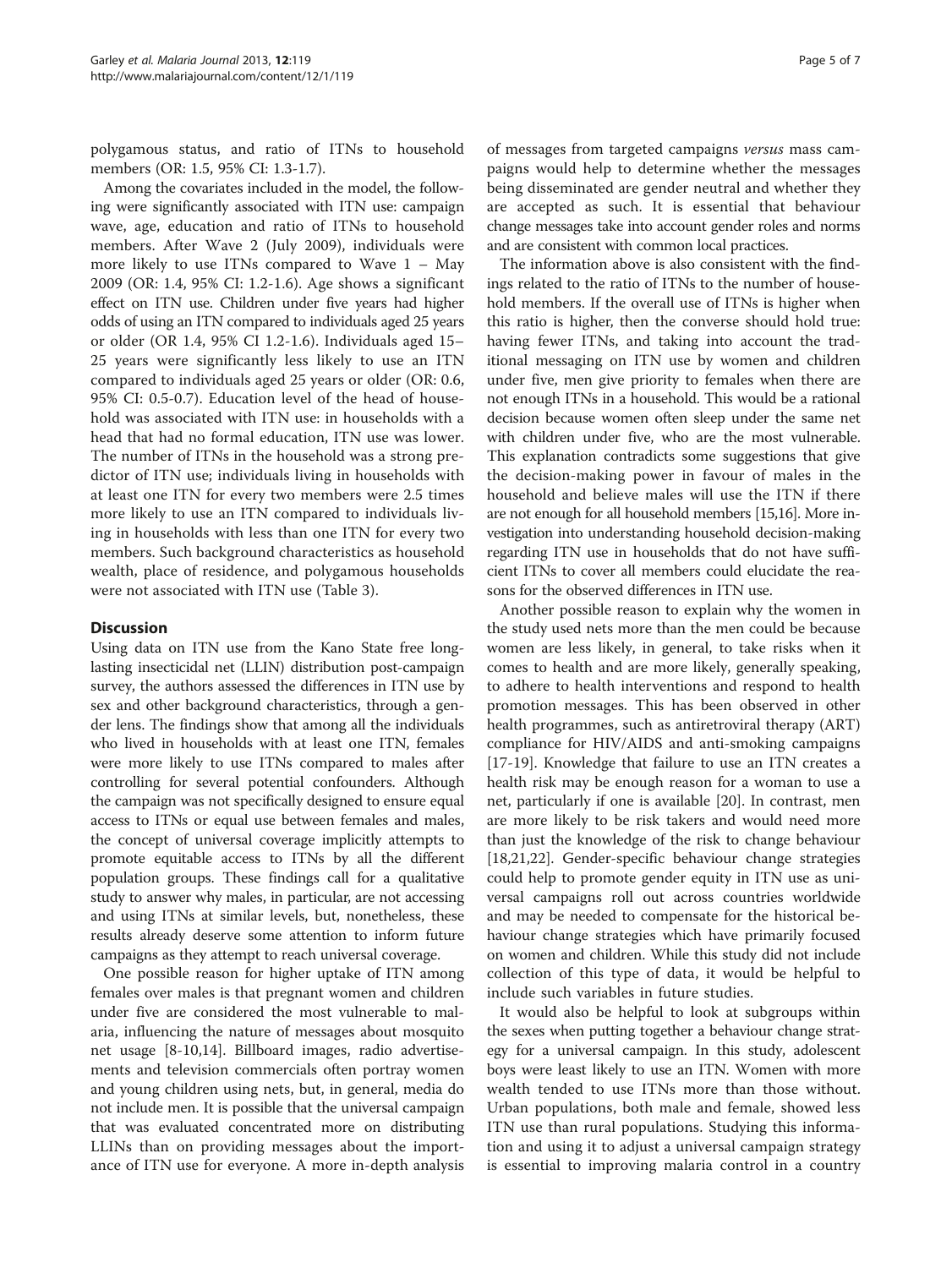| <b>Factors</b>                              |                                | Number of individuals | Number of individuals using ITN (%) | Odd ratios (95% CI)    | p value |
|---------------------------------------------|--------------------------------|-----------------------|-------------------------------------|------------------------|---------|
| <b>Total number of individuals</b><br>3,056 |                                |                       | 1622 (53.1)                         |                        |         |
|                                             | <b>Explanatory variable</b>    |                       |                                     |                        |         |
| Gender                                      |                                |                       |                                     |                        |         |
|                                             | Male                           | 1,494                 | 729 (48.8)                          | $\mathbf{1}$           |         |
|                                             | Female                         | 1,562                 | 893 (57.2)                          | 1.46 (1.25-1.70)       | < 0.001 |
| Covariates                                  |                                |                       |                                     |                        |         |
| Wealth quintiles                            |                                |                       |                                     |                        |         |
|                                             | Lowest                         | 521                   | 273 (52.4)                          | $0.80(0.61-1.05)$      | 0.104   |
|                                             | Second                         | 610                   | 307 (50.3)                          | $0.82$ $(0.64 - 1.06)$ | 0.128   |
|                                             | Middle                         | 640                   | 359 (56.1)                          | 1.09 (0.86-1.39)       | 0.479   |
|                                             | Fourth                         | 653                   | 341 (52.2)                          | $0.89(0.70-1.13)$      | 0.334   |
|                                             | Highest                        | 632                   | 342 (54.1)                          | $\mathbf{1}$           |         |
| Waves                                       |                                |                       |                                     |                        |         |
|                                             | Wave 1                         | 1,490                 | 735 (49.3)                          | $\mathbf{1}$           |         |
|                                             | Wave 2                         | 1,566                 | 887 (56.6)                          | $1.38(1.18-1.61)$      | < 0.001 |
| Age                                         |                                |                       |                                     |                        |         |
|                                             | Under 5 years                  | 639                   | 397 (62.1)                          | 1.41 (1.14-1.75)       | 0.002   |
|                                             | 5-15 years                     | 971                   | 471 (48.5)                          | $0.88$ $(0.73-1.06)$   | 0.169   |
|                                             | 15-25 years                    | 467                   | 203 (43.5)                          | $0.57(0.45-0.73)$      | < 0.001 |
|                                             | 25 years and older             | 979                   | 551 (56.3)                          | $\mathbf{1}$           |         |
| Place of residence                          |                                |                       |                                     |                        |         |
|                                             | Urban                          | 1080                  | 538 (49.8)                          | $\mathbf{1}$           |         |
|                                             | Rural                          | 1976                  | 1,084 (54.9)                        | 1.15 (0.98-1.35)       | 0.098   |
|                                             | Education of head of household |                       |                                     |                        |         |
|                                             | None                           | 1,880                 | 965 (51.3)                          | $\mathbf{1}$           |         |
|                                             | Primary                        | 636                   | 374 (58.8)                          | $1.38(1.13-1.67)$      | 0.001   |
|                                             | Secondary                      | 382                   | 185 (48.4)                          | $0.87(0.68-1.12)$      | 0.288   |
|                                             | Higher                         | 115                   | 75 (65.2)                           | 1.80 (1.16-2.78)       | 0.009   |
|                                             | Missing                        | 43                    |                                     |                        |         |
|                                             | Polygamous household           |                       |                                     |                        |         |
|                                             | Yes                            | 1,291                 | 666 (51.6)                          | $\mathbf{1}$           |         |
|                                             | No                             | 1,765                 | 956 (54.2)                          | $0.88$ $(0.76-1.03)$   | 0.114   |
|                                             | Ratio 1 ITN/2 persons met      |                       |                                     |                        |         |
|                                             | No                             | 2,268                 | 1,077 (47.5)                        | $\mathbf{1}$           |         |
|                                             | Yes                            | 788                   | 545 (69.2)                          | 2.53 (2.11-3.04)       | < 0.001 |

## <span id="page-5-0"></span>Table 3 Gender effects on the use of ITNs among individuals who have access to ITNs

Model fit: LR chi2(18)=238.45; p value<0.00001; Pseudo R2=0.057; Log likelihood = −1963.54.

and reducing malaria deaths. The results of this study do provide insightful information on the sex-specific outcomes of the free LLIN distribution campaign in Kano state, Nigeria. It is evident that these campaigns substantially increased ITN ownership and use among the general population and reduced the gap in ownership and use between different socioeconomic groups [[7\]](#page-6-0). However, the observed gender disparity in ITN use is cause for concern as better population-level protection against malaria is a key objective of the universal coverage strategy.

This study would not be complete without mentioning a number of notable limitations. First, the post-campaign evaluation was not specifically designed to assess gender differences in ITN use. Although the sample size provided enough statistical power to measure sex differentials in ITN coverage and use, there was not sufficient information on social norms and determinants related to gender to fully interpret the results observed. Additional information on household decision-making would have been very informative.